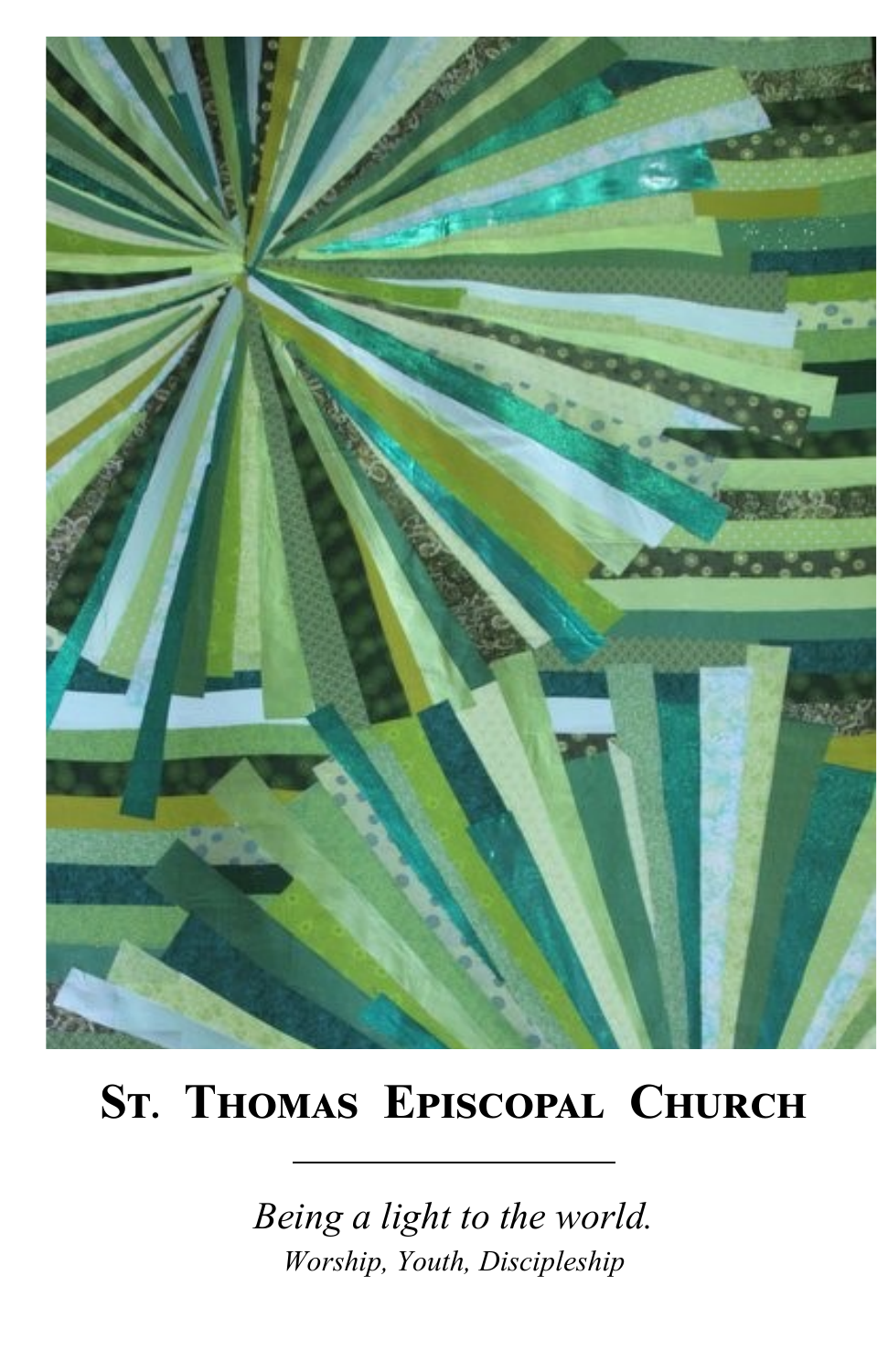#### **Welcome to St. Thomas Church.**

*The Sundays after Pentecost (Ordinary Time)*

*This is no ordinary time, though! We celebrate Christ's presence with us in the worshipping community, in the proclamation of scripture and in the breaking of the bread.*

*If you are new to St. Thomas or visiting, we are glad to have you with us. This service booklet is designed to help you join us in worship. The hymns we sing can generally be found in the blue* Hymnal 1982*, in the pew racks in front of you. Other music is included in this booklet. The lessons are included on the separate lesson sheet. If you need help, don't hesitate to ask an usher, a greeter, or someone nearby.*

*In order that we may get to know you better, please fill out one of the welcome cards, which can be found in the pew racks, and place it in the collection plate during the offering or hand it to an usher.*

**Coffee and Refreshments** are served after the service in the parish hall, through the double doors to the right of the altar, and all the way down the hall. There you will have opportunity to visit with members of the church community.

#### **Ministry to Children—Children are welcome in church!**

Jesus said, "Let the little children come to me, for to them belongs the Kingdom of God." We believe there is a place for children in worship and we welcome them there. Please help them follow along. You'll be surprised at how quickly they engage. If very young children are crying over your comfort level, slip out if you need to do so, and come back in with them as soon as you are able.

**See the Church's Website:** www.StThomasBC.org, for events and services:

**Please return** this service booklet by placing it in the basket as you leave the Sanctuary. We'll use them again next week. Take the lesson insert home with you, so you can further study the Bible readings and keep up with what's happening at St. Thomas. Thank you.

> 2 www.StThomasBC.org St. Thomas Episcopal Church 16 Van Buren St E Battle Creek, MI 49017 269-965-2244 The Rev. Brian R. Coleman, *Rector*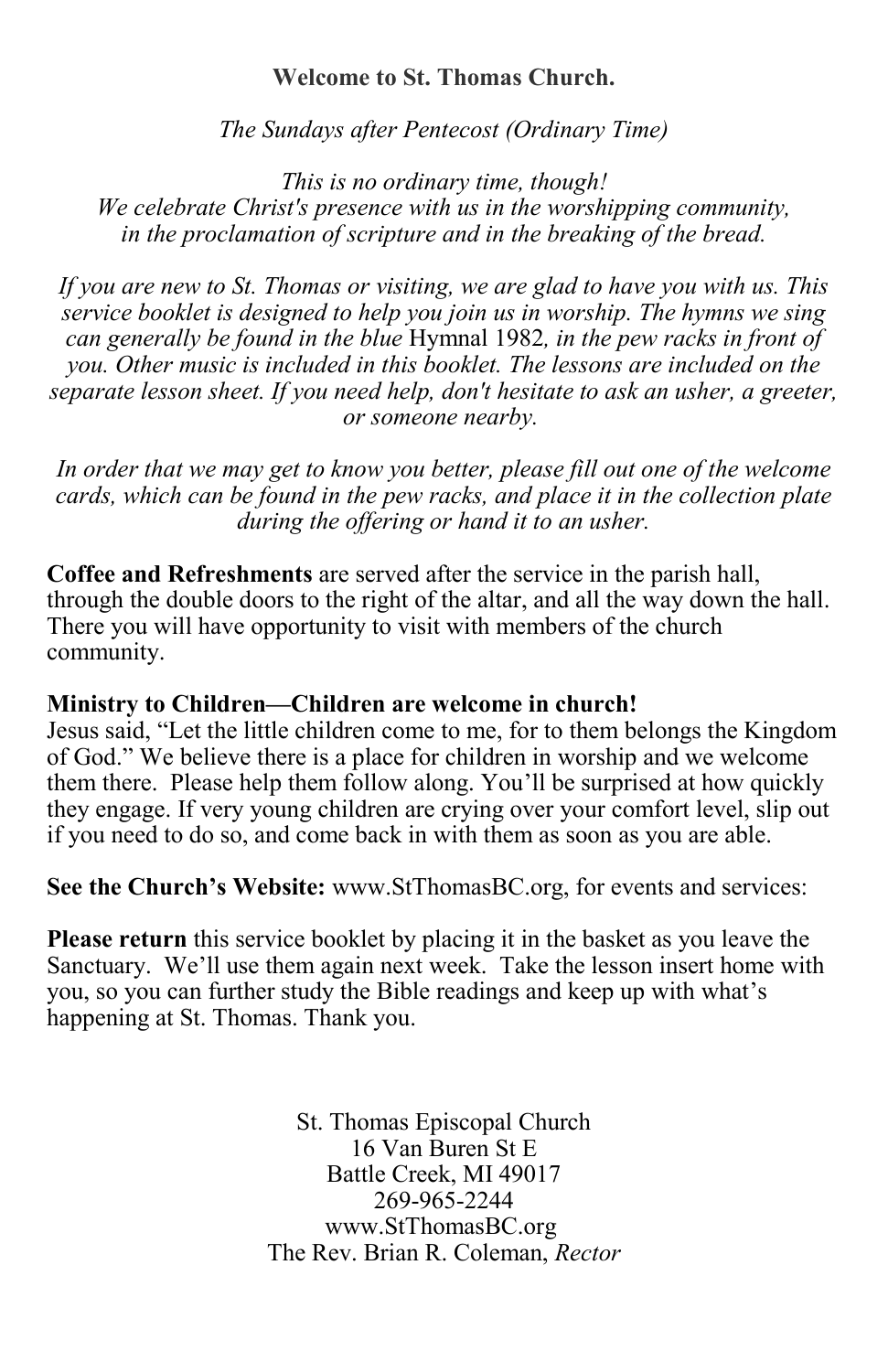# **The Holy Eucharist**

# *The Word of God*

*The service begins with the opening hymn and the procession of the ministers of the liturgy. All stand, as they are able.*

*The officiating priest, called the presider, continues with the following. indicates where it is traditional to make the sign of the cross. The people's responses are in bold.*

 Blessed be the one, holy, and living God. **Glory to God for ever and ever.**

Almighty God, to you all hearts are open, all desires known, and from you no secrets are hid: Cleanse the thoughts of our hearts by the inspiration of your Holy Spirit, that we may perfectly love you, and worthily magnify your holy Name; through Christ our Lord. **Amen.**

*All join in singing the* Gloria in excelsis*, an ancient hymn of praise.*

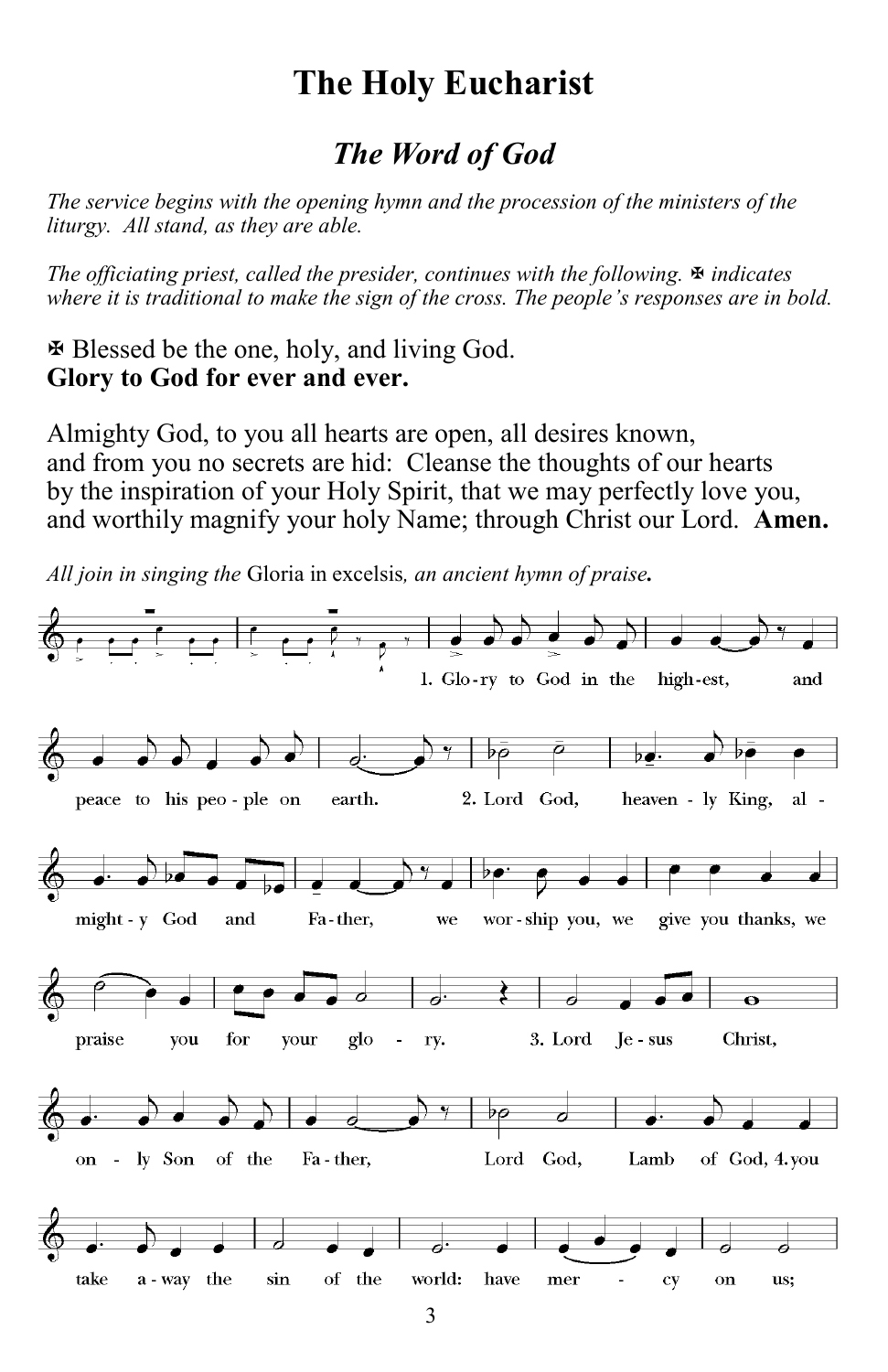

*The Collect of the Day*

*The presider continues*

The Lord be with you. **And also with you.** Let us pray.

*The presider focuses the people's attention and gives voice to the assembly's intentions by offering the* Collect of the Day

#### **Amen.**

# *The Lessons*

4 *God's Word through listening to the scriptures, which can be found on the separate The people sit. Readings from the Bible are proclaimed and we share in the gift of lesson sheet.*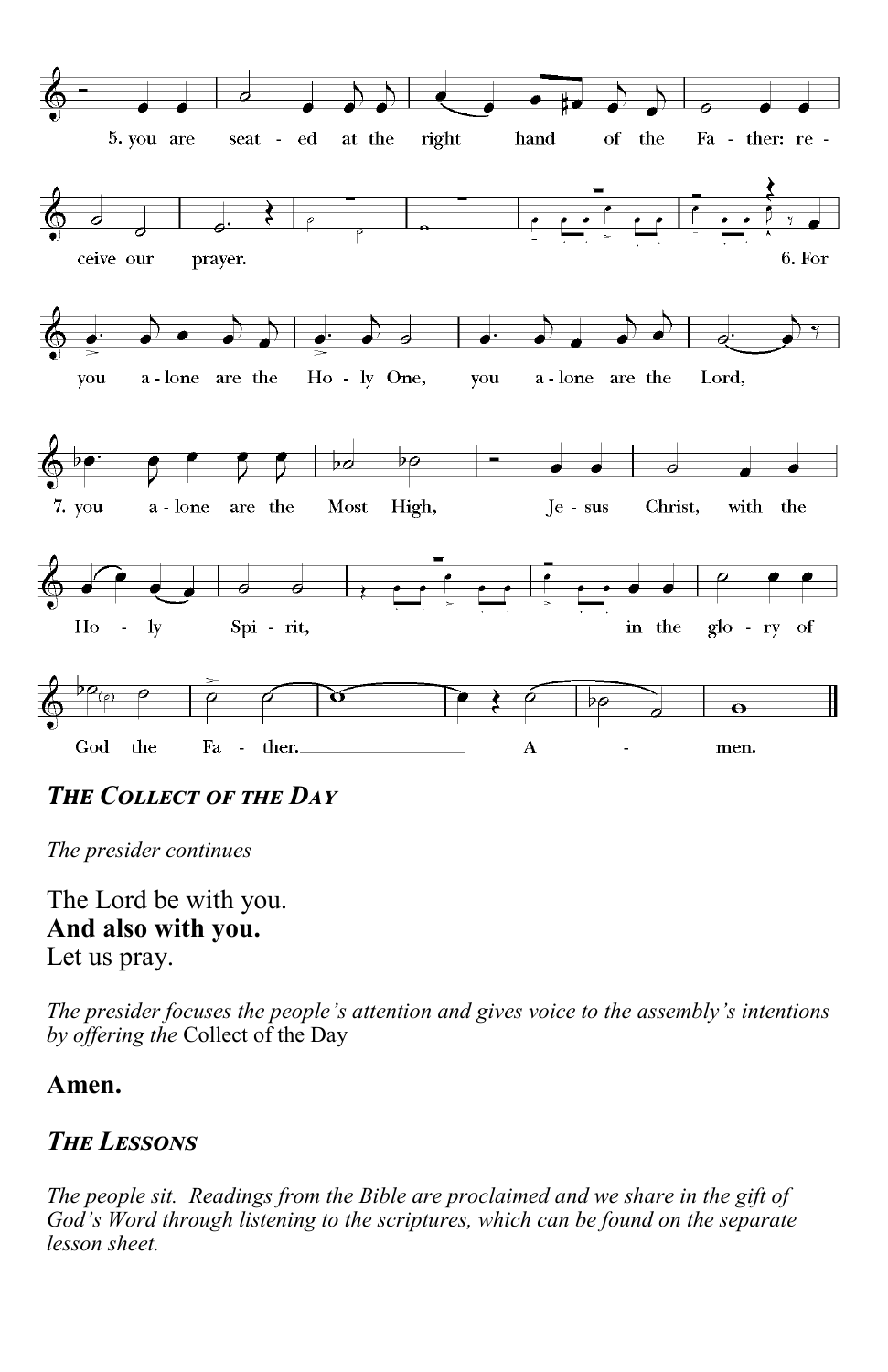## *The Sermon*

*One of the ministers gives the sermon, explaining how the lessons relate to our lives.*

#### *The Nicene Creed*

*All stand, as they are able, and join in the* Nicene Creed*, our shared statement of faith.*

**We believe in one God, the Father, the Almighty, maker of heaven and earth, of all that is, seen and unseen. We believe in one Lord, Jesus Christ, the only Son of God, eternally begotten of the Father, God from God, Light from Light, true God from true God, begotten, not made, of one Being with the Father; through him all things were made. For us and for our salvation he came down from heaven, was incarnate of the Holy Spirit and the Virgin Mary and became truly human. For our sake he was crucified under Pontius Pilate; he suffered death and was buried. On the third day he rose again in accordance with the Scriptures; he ascended into heaven and is seated at the right hand of the Father. He will come again in glory to judge the living and the dead, and his kingdom will have no end. We believe in the Holy Spirit, the Lord, the giver of life, who proceeds from the Father and the Son, who with the Father and the Son is worshiped and glorified, who has spoken through the prophets. We believe in one holy catholic and apostolic Church. We acknowledge one baptism for the forgiveness of sins. We look for the resurrection of the dead, and the life of the world to come. Amen.**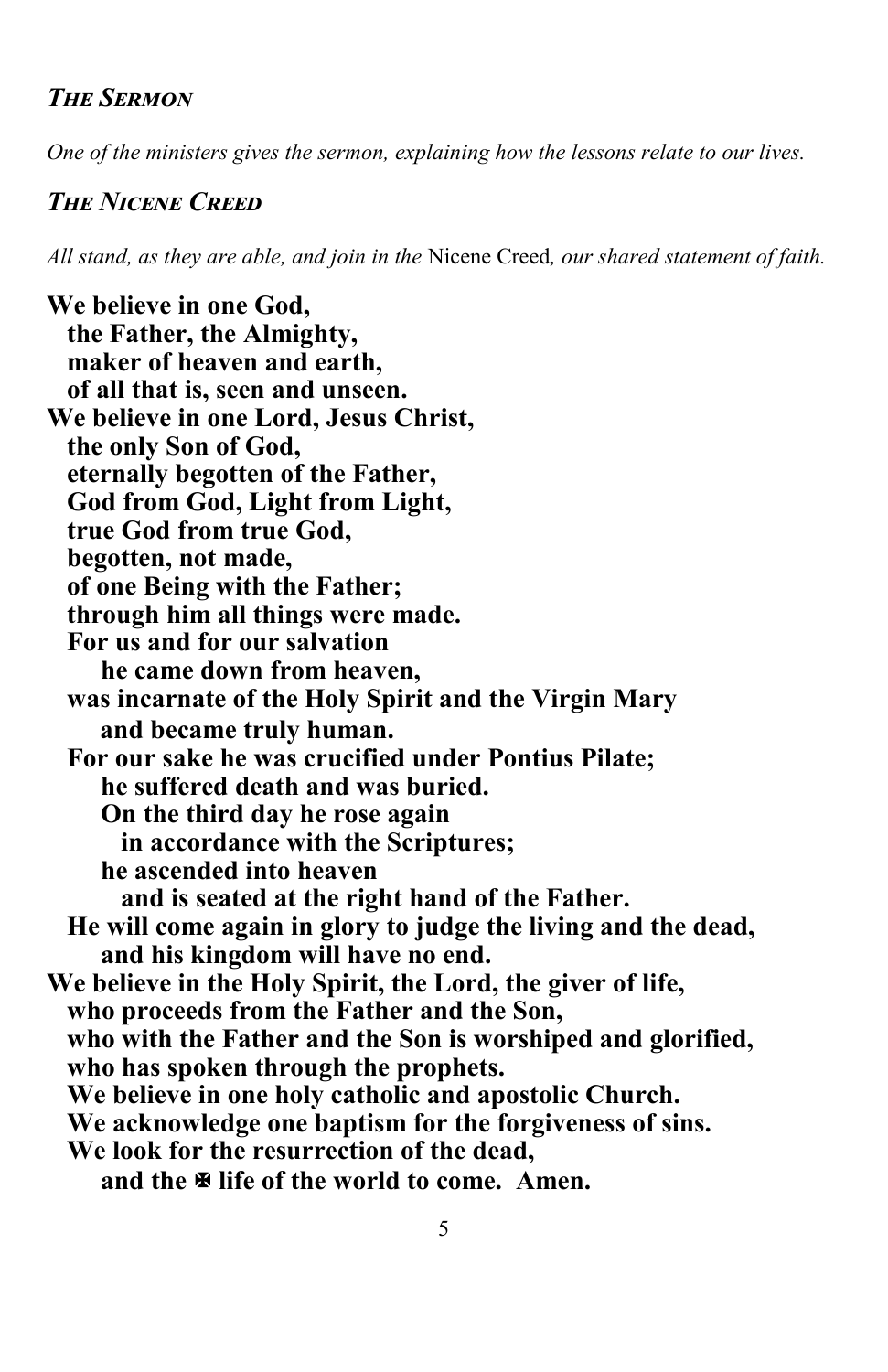# *The Prayers of the People*

*The people stand or kneel, as they are able.*

*Prayer is offered with intercession for*

*The Universal Church, its members, and its mission The Nation and all in authority The welfare of the world The concerns of the local community Those who suffer and those in any trouble The departed*

*After each petition the reader says*

God of love and mercy, **hear our prayer.**

*At the end of the prayers the presider adds a concluding collect.*

## *Confession of Sin*

Let us confess our sins to God.

*After a period of silence all join in saying*

**God of all mercy, we confess that we have sinned against you, opposing your will in our lives. We have denied your goodness in each other, in ourselves, and in the world you have created. We repent of the evil that enslaves us, the evil we have done, and the evil done on our behalf. Forgive, restore, and strengthen us through our Savior Jesus Christ, that we may abide in your love and serve only your will. Amen.**

*The priest gives assurance of God's love and mercy to all in the* Absolution.

and by the power of the Holy Spirit keep you in eternal life. Almighty God have mercy on you,  $\mathcal F$  forgive you all your sins through the grace of Jesus Christ, strengthen you in all goodness, **Amen.**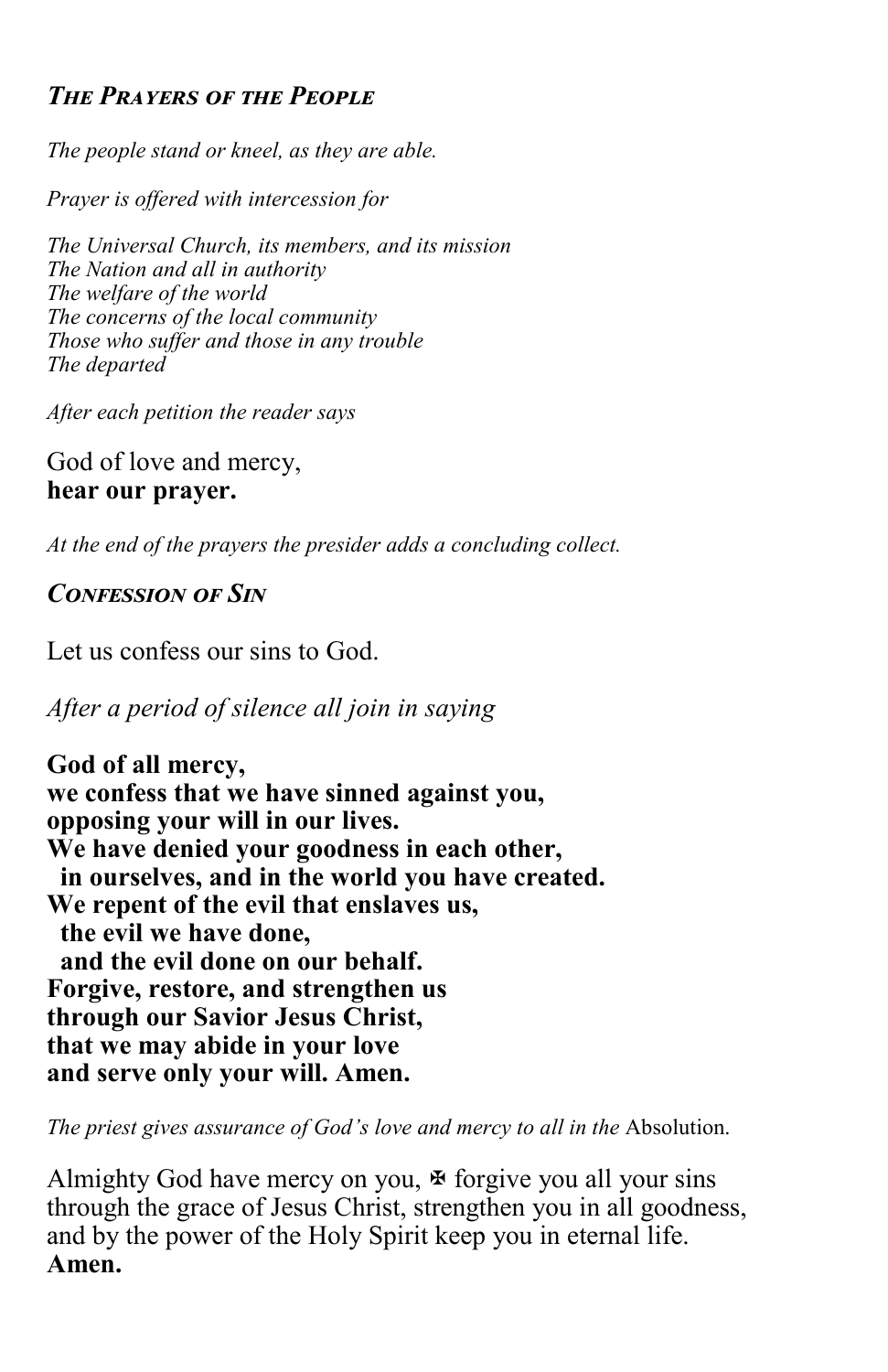# *The Holy Communion*

*The presider introduces the offertory. Bread and wine for communion are brought forward. After the collection, the gifts of the people are presented at the altar.* 

*All join in the hymn.*

*The presider offers the bread and the wine and the gifts of the people back to God, remembering that God is the source of all that we give.*

#### *The Great Thanksgiving*

*The Eucharist is the principal act of Christian worship and expresses our thanksgiving and praise for God's saving work in Jesus Christ. In the Great Thanksgiving, we recall in particular Christ's death and resurrection and the new life of freedom and flourishing that God conveys to us through Christ's resurrection.*

*The service continues*

The Lord be with you. **And also with you.** Lift up your hearts. **We lift them to the Lord.** Let us give thanks to the Lord our God. **It is right to give our thanks and praise.**

*The presider gives thanks for God's faithfulness in creating, sustaining and redeeming humankind.* 

It is truly right, and good and joyful, to give you thanks, all-holy God, source of life and fountain of mercy.

You have filled us and all creation with your blessing and fed us with your constant love; you have redeemed us in Jesus Christ and knit us into one body. Through your spirit you replenish us and call us to fullness of life.

Therefore, joining our voices with Angels and Archangels and with the faithful of every generation, we lift our voices with all creation as we sing: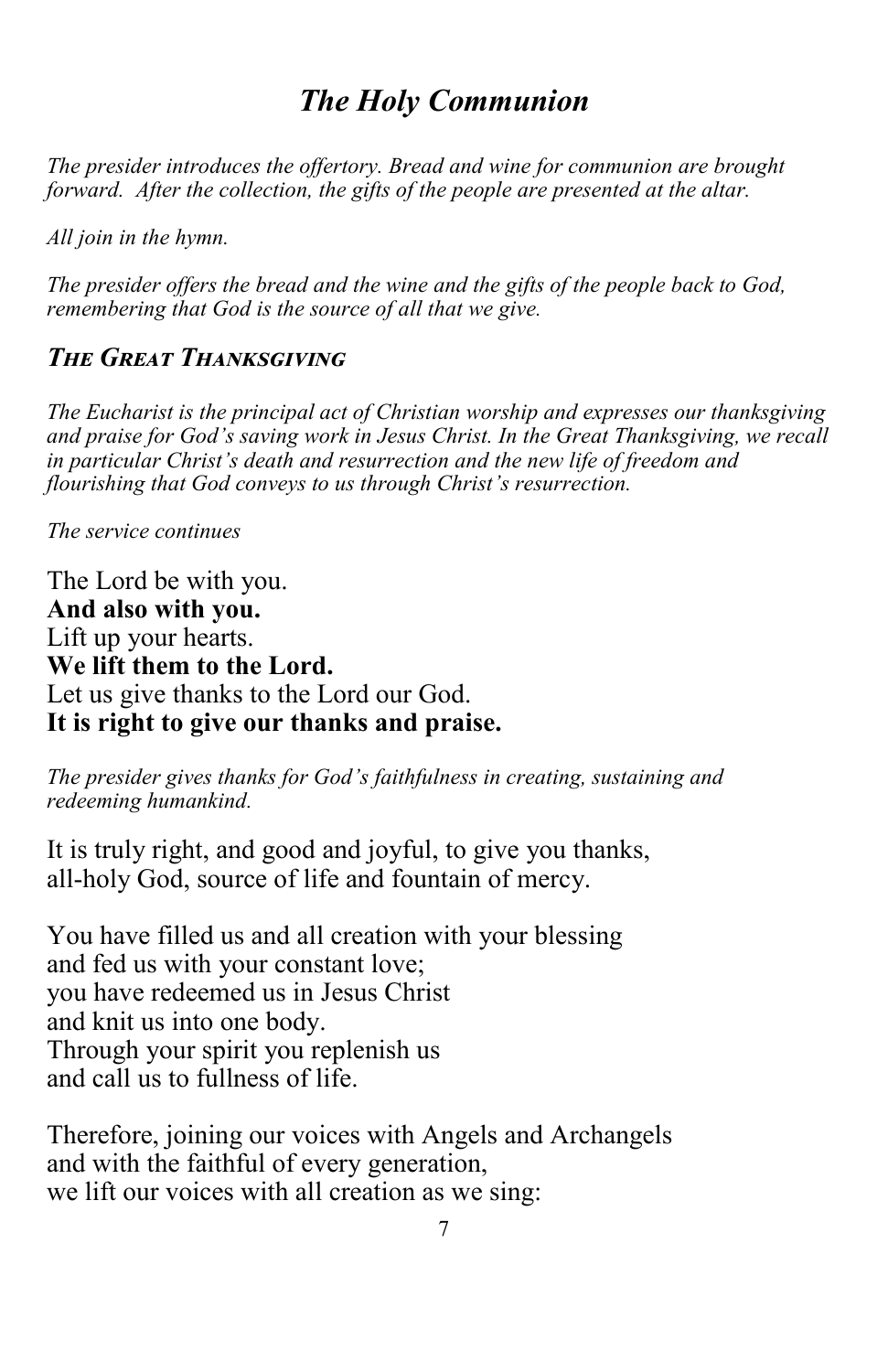*Then all join in the* Sanctus*, the song of the angels.*



*The people stand or kneel, as they are able.*

*Then the presider continues*

Blessed are you, gracious God, creator of the universe and giver of life. **You formed us in your own image and called us to dwell in your infinite love.**

You gave the world into our care **that we might be your faithful stewards and show forth your bountiful grace.**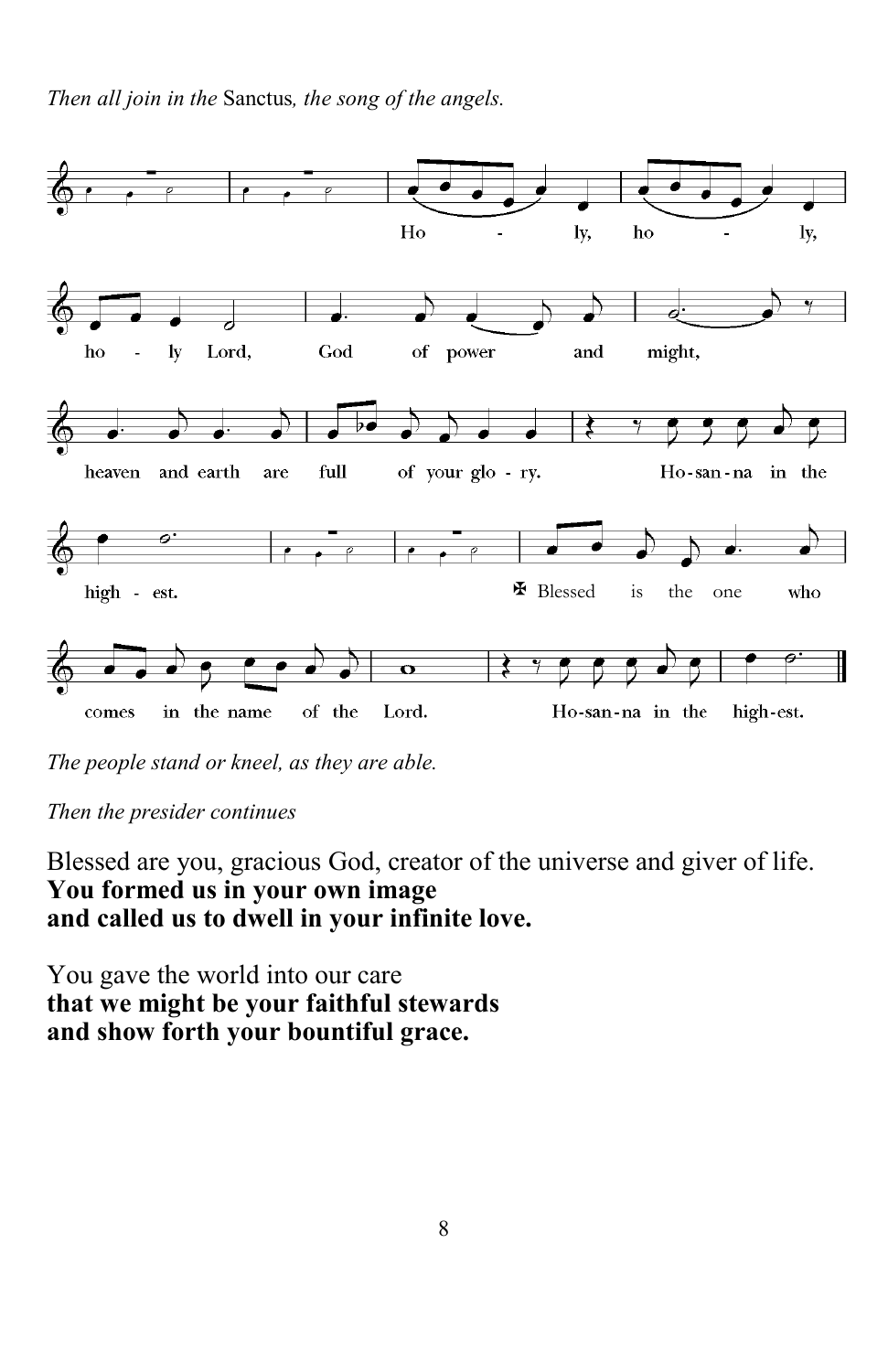But we failed to honor your image in one another and in ourselves; **we would not see your goodness in the world around us; and so we violated your creation, abused one another, and rejected your love.**

Yet you never ceased to care for us, **and prepared the way of salvation for all people.**

Through Abraham and Sarah you called us into covenant with you. **You delivered us from slavery, sustained us in the wilderness, and raised up prophets to renew your promise of salvation.**

Then, in the fullness of time, **you sent your eternal Word, made mortal flesh in Jesus.**

Born into the human family, and dwelling among us, **he revealed your glory.**

Giving himself freely to death on the cross, **he triumphed over evil, opening the way of freedom and life.**

On the night before he died for us, our Savior Jesus Christ took bread, and when he had given thanks to you, he broke it, and gave it to his friends, and said: **"Take, eat: This is my Body which is given for you. Do this for the remembrance of me."**

As supper was ending, Jesus took the cup of wine, and when he had given thanks, he gave it to them, and said: **"Drink this, all of you: This is my Blood of the new Covenant, which is poured out for you and for all for the forgiveness of sins. Whenever you drink it, do this for the remembrance of me."**

Therefore we proclaim the mystery of faith:

**Christ has died. Christ is risen. Christ will come again.**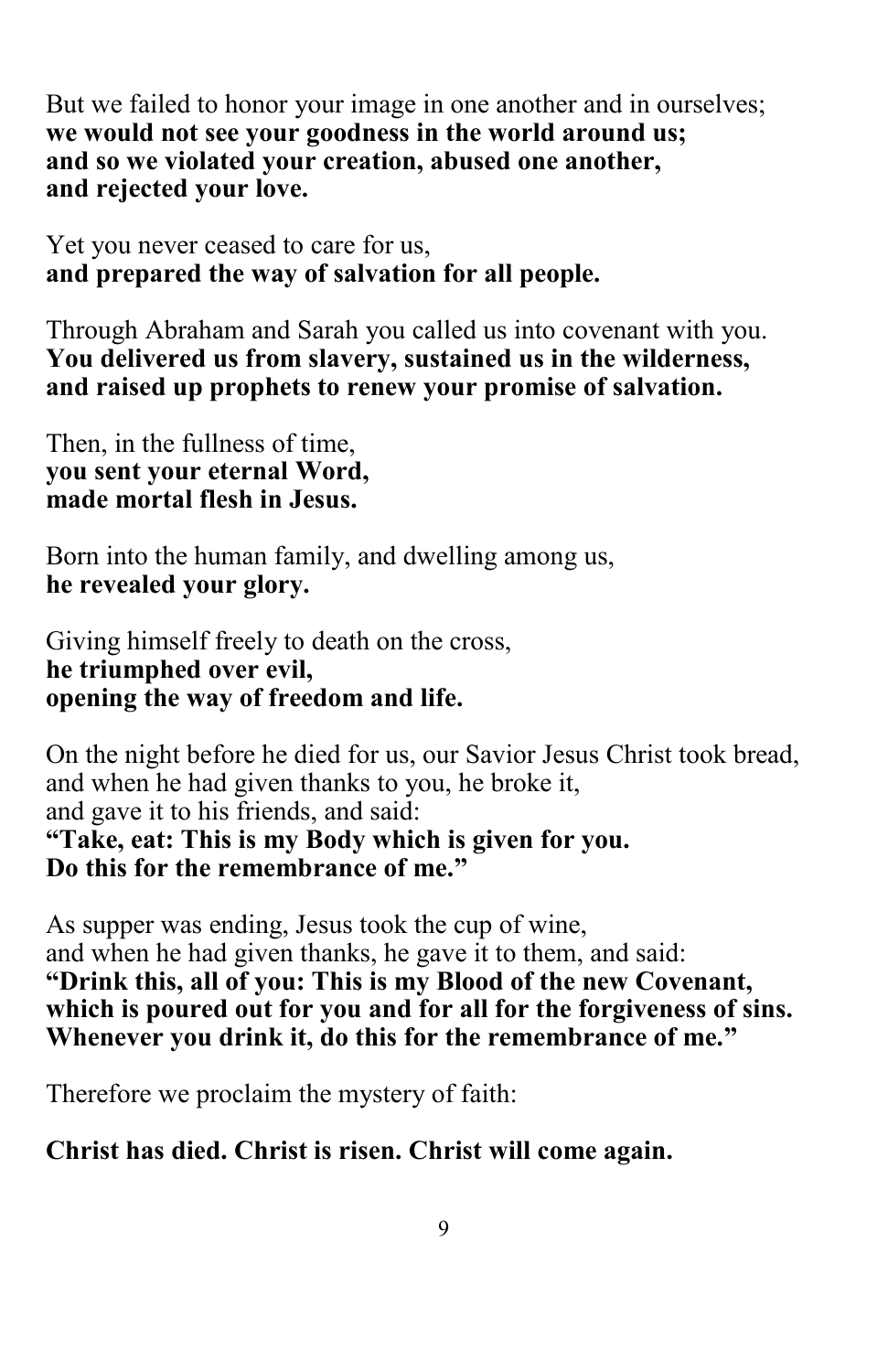*The presider continues*

Remembering his death and resurrection, **we now present to you from your creation this bread and this wine.**

By your Holy Spirit **may they be for us the Body and Blood of our Savior Jesus Christ.**

Grant that we who share these gifts **may be filled with the Holy Spirit and live as Christ's Body in the world.**

Bring us into the everlasting heritage of your daughter and sons, **that with the Blessed Virgin Mary, Thomas our patron, and all your saints, past, present, and yet to come, we may praise your Name for ever.**

Through Christ and with Christ and in Christ, **in the unity of the Holy Spirit, to you be honor, glory, and praise. AMEN**.

And now, as our Savior Christ has taught us, we are bold to say,

**Our Father, who art in heaven, hallowed by thy Name, thy kingdom come, thy will be done, on earth as it is in heaven. Give us this day our daily bread. And forgive us our trespasses, as we forgive those who trespass against us. And lead us not into temptation, but deliver us from evil. For thine is the kingdom, and the power, and the glory, for ever and ever. Amen.**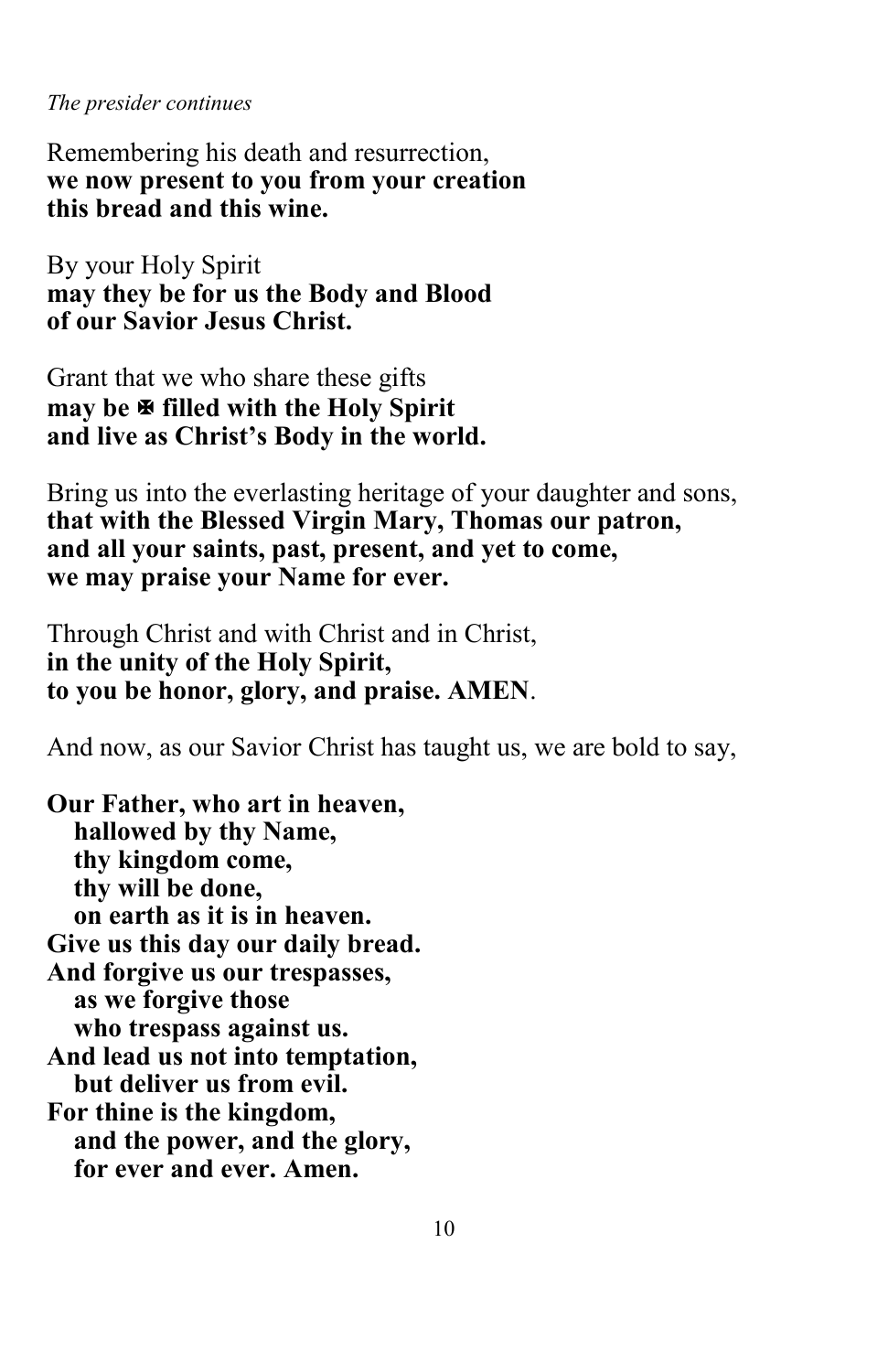## *The Breaking of the Bread*

*The presider breaks the consecrated bread, a period of silence is kept, then all join in singing*



# *The Peace*

*All stand, as they are able. The presider introduces the Peace, saying*

The peace of Christ be always with you. **And also with you.**

*The presider invites the people to receive communion.*

*All are welcome at the altar. The sacrament of the Lord's Supper is normally reserved for baptized Christians. Those wishing to receive communion are invited to come forward at the direction of the ushers. You may also come forward for a prayer of blessing (in that case, carry this service booklet with you to the altar).* 

*Communion is not a celebration or mystery to be observed but one in which the people participate. The one bread is broken and shared so that the people may be united with God and with each other through Christ. We eat and drink the Body and Blood of Christ and, in so doing, become more fully Christ in the world.*

*During the distribution of communion the people may join in singing the hymn.*